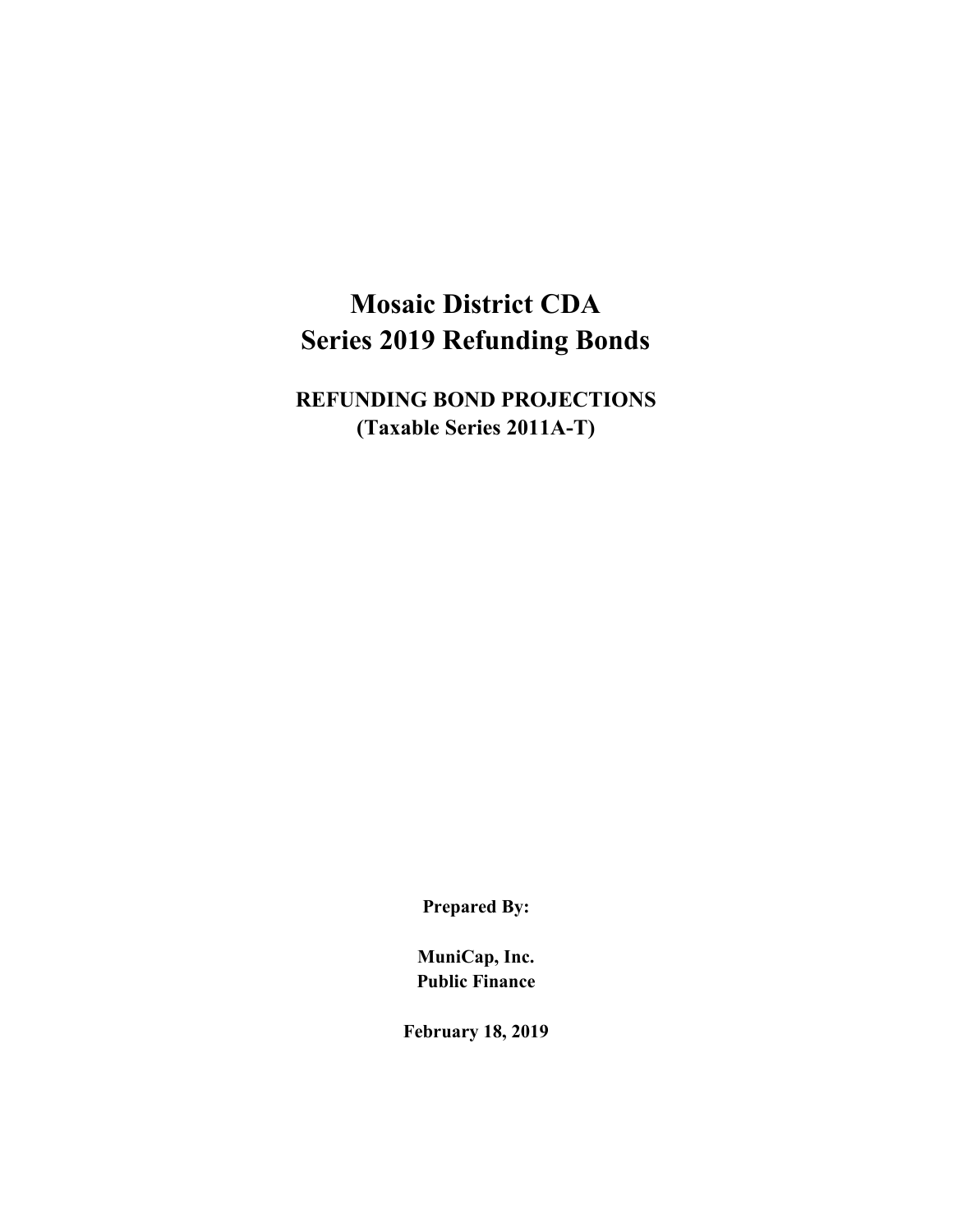# **Series 2019 Refunding Bonds Mosaic District CDA**

## **REFUNDING BOND PROJECTIONS**

### **Table of Contents**

| $\mathbf{I}$ . | <b>Summary</b>                                                        | 1                       |
|----------------|-----------------------------------------------------------------------|-------------------------|
| П.             | <b>Sources and Uses of Funds - Refunding Bonds</b>                    | $\boldsymbol{2}$        |
| Ш.             | <b>Bond Pricing - Refunding Bonds</b>                                 | 3                       |
| IV.            | <b>Debt Service Projections - Refunding Bonds</b>                     | $\overline{\mathbf{4}}$ |
| V.             | <b>Refunded Bonds Debt Service - Series 2011A-T</b>                   | 5                       |
| VI.            | <b>Escrow Fund - Escrow Requirements (Prior Bonds to be Refunded)</b> | 6                       |
| VII.           | <b>Savings - Comparison of Debt Service</b>                           | 7                       |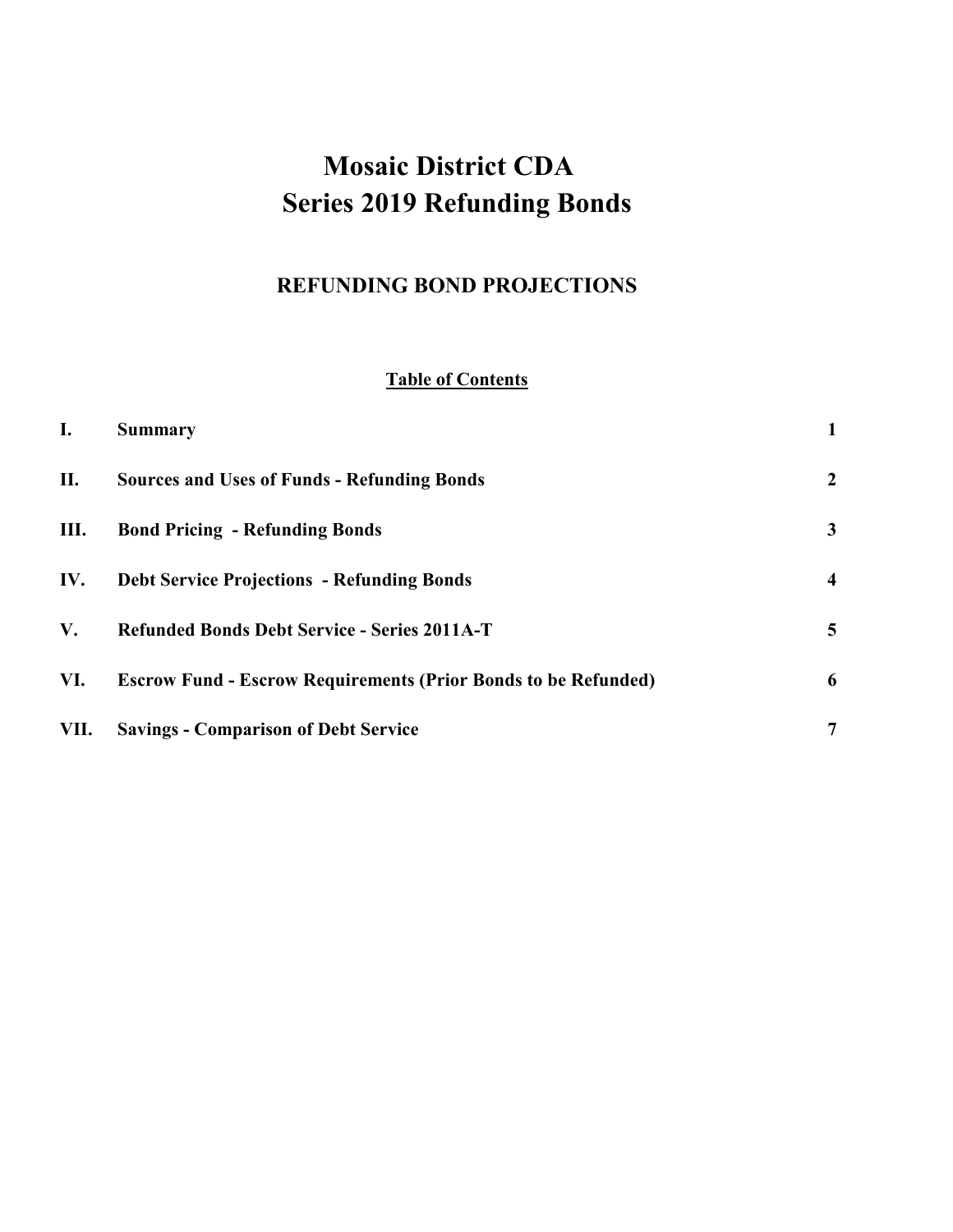# Schedule I: Summary

| Refunding Bonds <sup>1</sup> :                     | Series 2019    |  |  |
|----------------------------------------------------|----------------|--|--|
| Date bonds issued                                  | $1-Mar-19$     |  |  |
| First interest payment                             | $1-Sep-19$     |  |  |
| First principal payment                            | $1-Mar-20$     |  |  |
| Final maturity                                     | $1-Mar-36$     |  |  |
| Assumed refunding bonds interest rate <sup>2</sup> | 6.28%          |  |  |
| Issuance costs                                     | \$503,640      |  |  |
| Percent of bond issue                              | 2.47%          |  |  |
| Total net debt service of refunding bonds          | \$34,157,823   |  |  |
| <b>Refunded Bonds:</b>                             | Series 2011A-T |  |  |

| Refunueu Donus.                          | $501109$ 2011) $\pm$ |
|------------------------------------------|----------------------|
| Bonds refunded (callable portion)        | \$17,765,000         |
| Final maturity                           | $1-Mar-36$           |
| Average coupon rate                      | 7.25%                |
| Call date                                | $1-Mar-21$           |
| Call premium at bond call date           | $100\%$              |
| Total net debt service of refunded bonds | \$32,551,510         |
| <b>Total Savings</b>                     | (S1,606,313)         |

| <b>TULAI</b> DAVIIIES                | 141,000,010                                 |
|--------------------------------------|---------------------------------------------|
| <b>Net PV Savings</b>                | (S1,085,638)                                |
| Net PV Savings (% of refunded bonds) | $-6.1\%$                                    |
| MuniCap, Inc.                        | 's Refunding Analysis $(2.18.2019)$ .xlsx]I |

*ds Refunding Analysis (2.18.2019).xlsx]I*

*18-Feb-19*

<sup>1</sup>A detailed summary of the sources and uses of funds is shown in Schedule II.

 $2A$  detailed summary of the assumed interest rates is shown in Schedule III.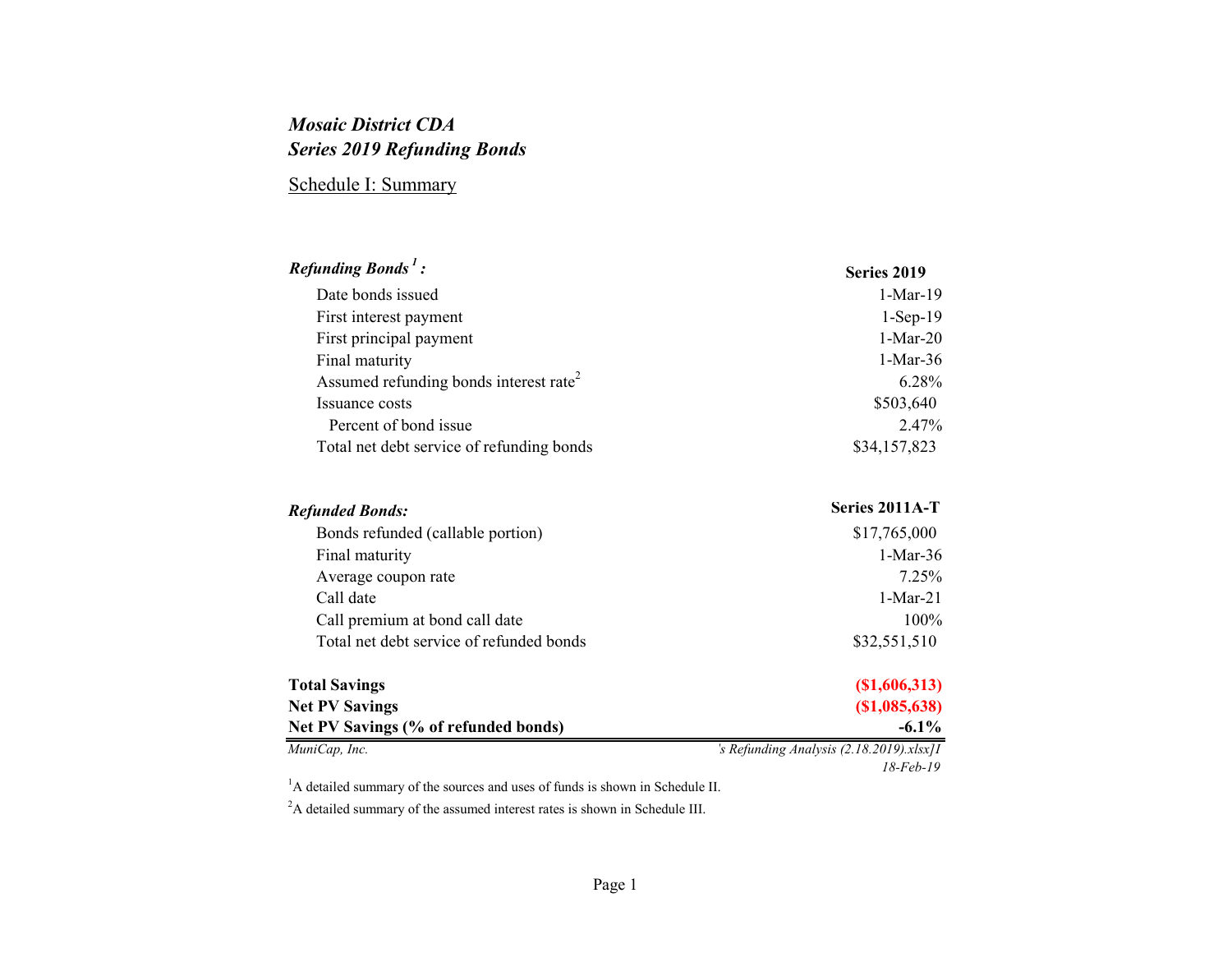#### Schedule II: Sources and Uses of Funds - Refunding Bonds

|                                                       | Series 2019            |                 |
|-------------------------------------------------------|------------------------|-----------------|
|                                                       | <b>Refunding Bonds</b> | Percent         |
| Sources of funds:                                     |                        |                 |
| Series 2019 Refunding Bonds par amount                | \$20,364,000           | 91.6%           |
| Deposit from the Series 2011A-T reserve fund          | \$1,867,000            | 8.4%            |
| Total sources of funds                                | \$22,231,000           | 100.0%          |
| Uses of funds:                                        |                        |                 |
| Deposit to escrow fund (See Schedule VI) <sup>2</sup> | \$19,690,529           | 88.6%           |
| Underwriter's discount $(\$10/Bond)^3$                | \$203,640              | $0.9\%$         |
| Costs of issuance <sup>3</sup>                        | \$300,000              | 1.3%            |
| Deposit to the reserve fund <sup>4</sup>              | \$2,036,400            | 9.2%            |
| Rounding                                              | \$431                  | $0.0\%$         |
| Total uses of funds                                   | \$22,231,000           | 100.0%          |
| Assumptions:                                          |                        |                 |
| Reinvestment rates:                                   |                        |                 |
| Reserve fund                                          |                        | 2.25%           |
| Escrow fund                                           |                        | See Schedule VI |

*MuniCap, Inc. 019\[Mosaic - Taxable Bonds Refunding Analysis (2.18.2019).xlsx]II*

*18-Feb-19*

<sup>1</sup>Represents the portion of the Debt Service Reserve Requirement attributable to the Series 2011A-T Bonds, which will be released as a result of the refunding and deposited in the escrow.

<sup>2</sup>The escrow deposit is sufficient to pay semi-annual interest and principal on the refunded portion of the Series  $2011A-T$  Bonds through March 1, 2021 (the call date), assuming an interest earnings rate in the escrow based on U.S. Treasury rates as shown on Schedule VI.

<sup>3</sup>Assumed by MuniCap, and subject to change.

<sup>4</sup>Reserve fund funded at lesser of the three tests.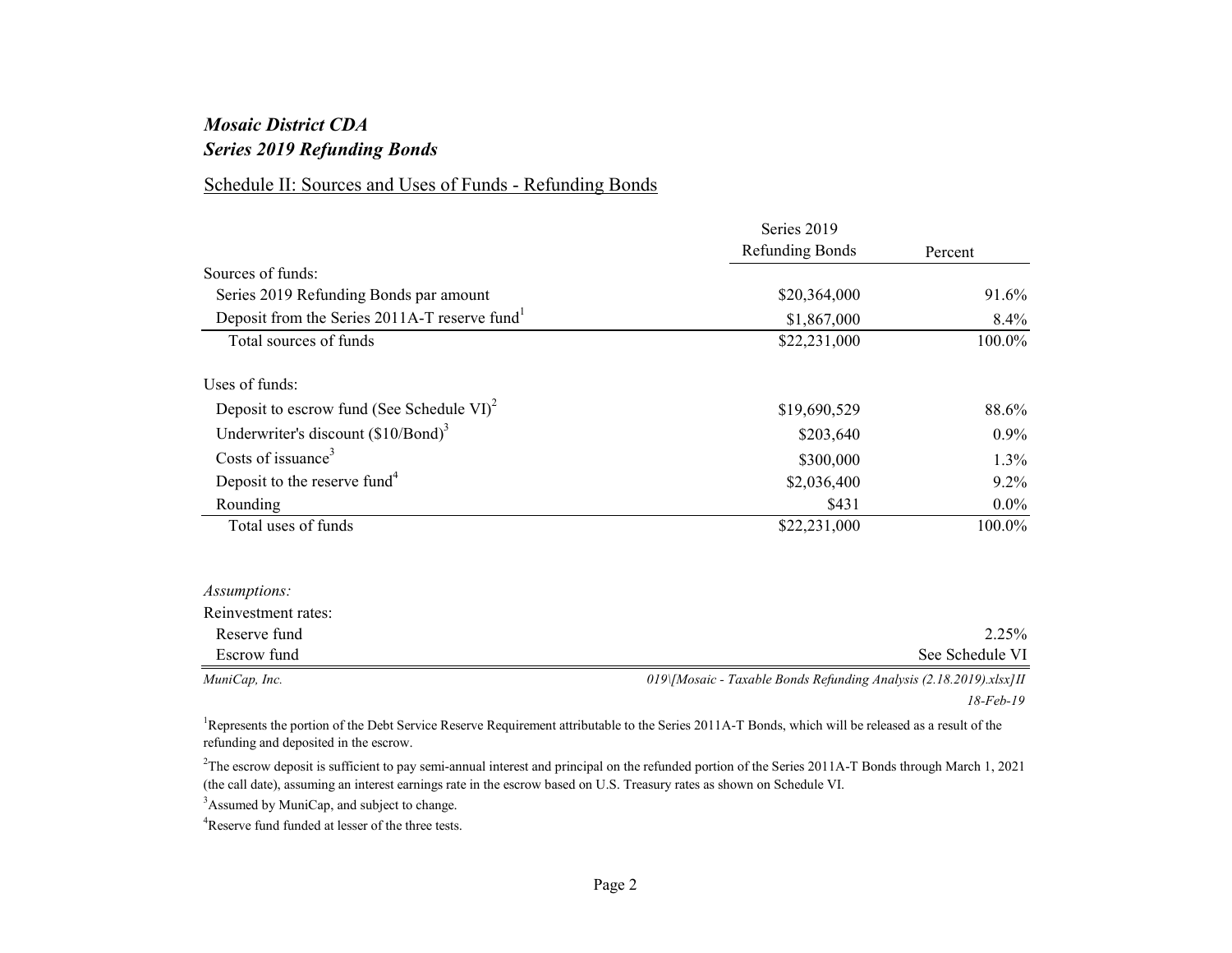### Schedule III: Bond Pricing - Refunding Bonds<sup>1</sup>

| Date       | Serial/Term |              | Coupon | Yield  |
|------------|-------------|--------------|--------|--------|
|            |             |              |        |        |
| $1-Mar-20$ | Term 36     | \$461,000    | 6.090% | 6.090% |
| $1-Mar-21$ | Term 36     | \$526,000    | 6.090% | 6.090% |
| $1-Mar-22$ | Term 36     | \$595,000    | 6.090% | 6.090% |
| $1-Mar-23$ | Term 36     | \$670,000    | 6.090% | 6.090% |
| $1-Mar-24$ | Term 36     | \$749,000    | 6.090% | 6.090% |
| $1-Mar-25$ | Term 36     | \$833,000    | 6.280% | 6.280% |
| $1-Mar-26$ | Term 36     | \$923,000    | 6.280% | 6.280% |
| $1-Mar-27$ | Term 36     | \$1,018,000  | 6.280% | 6.280% |
| $1-Mar-28$ | Term 36     | \$1,120,000  | 6.280% | 6.280% |
| 1-Mar-29   | Term 36     | \$1,228,000  | 6.280% | 6.280% |
| $1-Mar-30$ | Term 36     | \$1,343,000  | 6.470% | 6.470% |
| $1-Mar-31$ | Term 36     | \$1,465,000  | 6.470% | 6.470% |
| $1-Mar-32$ | Term 36     | \$1,594,000  | 6.470% | 6.470% |
| $1-Mar-33$ | Term 36     | \$1,732,000  | 6.470% | 6.470% |
| 1-Mar-34   | Term 36     | \$1,878,000  | 6.470% | 6.470% |
| 1-Mar-35   | Term 36     | \$2,033,000  | 6.470% | 6.470% |
| $1-Mar-36$ | Term 36     | \$2,196,000  | 6.470% | 6.470% |
|            |             |              |        |        |
| Total      |             | \$20,364,000 |        |        |

*MuniCap, Inc. g Analysis\2019\[Mosaic - Taxable Bonds Refunding Analysis (2.18.2019).xlsx]III*

*18-Feb-19*

<sup>1</sup>Based on daily Treasury yield curve rates plus 360 basis points. Source: U.S. Department of the Treasury. Rates shown as of February 12, 2019.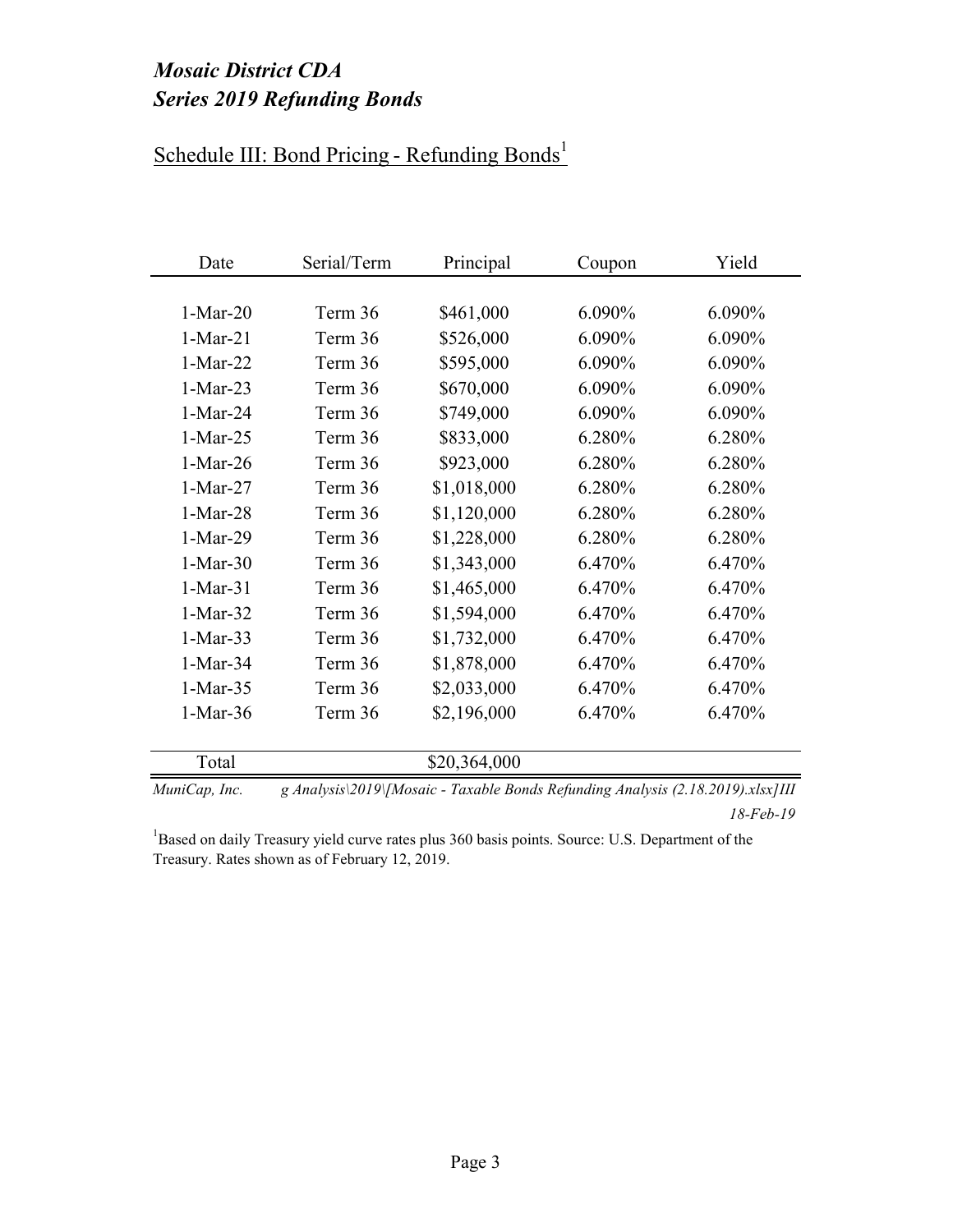#### Schedule IV: Debt Service Projections - Refunding Bonds

|                  |              | Interest |              | Gross<br>Debt Service | Gross<br>Annual Debt | Reserve<br>Fund | Net<br>Debt Service | Net Annual<br>Debt |
|------------------|--------------|----------|--------------|-----------------------|----------------------|-----------------|---------------------|--------------------|
| Date             | Principal    | Rate     | Interest     | Payments              | Service              | Income          | Payments            | Service            |
| 1-Sep-19         |              |          | \$648,208    | \$648,208             |                      | (\$22,910)      | \$625,298           |                    |
| $1-Mar-20$       | \$461,000    | 6.090%   | \$648,208    | \$1,109,208           | \$1,757,415          | (\$22,910)      | \$1,086,298         | \$1,711,596        |
| $1-Sep-20$       |              |          | \$634,170    | \$634,170             |                      | (\$22,910)      | \$611,261           |                    |
| $1$ -Mar-21 $\,$ | \$526,000    | 6.090%   | \$634,170    | \$1,160,170           | \$1,794,340          | (\$22,910)      | \$1,137,261         | \$1,748,521        |
| $1-Sep-21$       |              |          | \$618,153    | \$618,153             |                      | (\$22,910)      | \$595,244           |                    |
| $1-Mar-22$       | \$595,000    | 6.090%   | \$618,153    | \$1,213,153           | \$1,831,307          | (\$22,910)      | \$1,190,244         | \$1,785,488        |
| 1-Sep-22         |              |          | \$600,036    | \$600,036             |                      | (\$22,910)      | \$577,126           |                    |
| $1-Mar-23$       | \$670,000    | 6.090%   | \$600,036    | \$1,270,036           | \$1,870,071          | (\$22,910)      | \$1,247,126         | \$1,824,252        |
| $1-Sep-23$       |              |          | \$579,634    | \$579,634             |                      | (\$22,910)      | \$556,725           |                    |
| $1-Mar-24$       | \$749,000    | 6.090%   | \$579,634    | \$1,328,634           | \$1,908,268          | (\$22,910)      | \$1,305,725         | \$1,862,449        |
| 1-Sep-24         |              |          | \$556,827    | \$556,827             |                      | (\$22,910)      | \$533,918           |                    |
| $1-Mar-25$       | \$833,000    | 6.280%   | \$556,827    | \$1,389,827           | \$1,946,654          | (\$22,910)      | \$1,366,918         | \$1,900,835        |
| 1-Sep-25         |              |          | \$530,671    | \$530,671             |                      | (\$22,910)      | \$507,761           |                    |
| $1-Mar-26$       | \$923,000    | 6.280%   | \$530,671    | \$1,453,671           | \$1,984,342          | (\$22,910)      | \$1,430,761         | \$1,938,523        |
| 1-Sep-26         |              |          | \$501,689    | \$501,689             |                      | (\$22,910)      | \$478,779           |                    |
| $1-Mar-27$       | \$1,018,000  | 6.280%   | \$501,689    | \$1,519,689           | \$2,021,378          | (\$22,910)      | \$1,496,779         | \$1,975,559        |
| $1-Sep-27$       |              |          | \$469,724    | \$469,724             |                      | (\$22,910)      | \$446,814           |                    |
| $1-Mar-28$       | \$1,120,000  | 6.280%   | \$469,724    | \$1,589,724           | \$2,059,447          | (\$22,910)      | \$1,566,814         | \$2,013,628        |
| $1-Sep-28$       |              |          | \$434,556    | \$434,556             |                      | (\$22,910)      | \$411,646           |                    |
| $1-Mar-29$       | \$1,228,000  | 6.280%   | \$434,556    | \$1,662,556           | \$2,097,111          | (\$22,910)      | \$1,639,646         | \$2,051,292        |
| 1-Sep-29         |              |          | \$395,996    | \$395,996             |                      | (\$22,910)      | \$373,087           |                    |
| $1-Mar-30$       | \$1,343,000  | 6.470%   | \$395,996    | \$1,738,996           | \$2,134,993          | (\$22,910)      | \$1,716,087         | \$2,089,174        |
| $1-Sep-30$       |              |          | \$352,550    | \$352,550             |                      | (\$22,910)      | \$329,641           |                    |
| $1-Mar-31$       | \$1,465,000  | 6.470%   | \$352,550    | \$1,817,550           | \$2,170,101          | (\$22,910)      | \$1,794,641         | \$2,124,282        |
| $1-Sep-31$       |              |          | \$305,158    | \$305,158             |                      | (\$22,910)      | \$282,248           |                    |
| $1-Mar-32$       | \$1,594,000  | 6.470%   | \$305,158    | \$1,899,158           | \$2,204,315          | (\$22,910)      | \$1,876,248         | \$2,158,496        |
| $1-Sep-32$       |              |          | \$253,592    | \$253,592             |                      | (\$22,910)      | \$230,682           |                    |
| $1-Mar-33$       | \$1,732,000  | 6.470%   | \$253,592    | \$1,985,592           | \$2,239,183          | (\$22,910)      | \$1,962,682         | \$2,193,364        |
| 1-Sep-33         |              |          | \$197,561    | \$197,561             |                      | (\$22,910)      | \$174,652           |                    |
| 1-Mar-34         | \$1,878,000  | 6.470%   | \$197,561    | \$2,075,561           | \$2,273,123          | (\$22,910)      | \$2,052,652         | \$2,227,304        |
| $1-Sep-34$       |              |          | \$136,808    | \$136,808             |                      | (\$22,910)      | \$113,899           |                    |
| $1-Mar-35$       | \$2,033,000  | 6.470%   | \$136,808    | \$2,169,808           | \$2,306,616          | (\$22,910)      | \$2,146,899         | \$2,260,797        |
| $1-Sep-35$       |              |          | \$71,041     | \$71,041              |                      | (\$22,910)      | \$48,131            |                    |
| $1-Mar-36$       | \$2,196,000  | 6.470%   | \$71,041     | \$2,267,041           | \$2,338,081          | $(\$22,910)$    | \$2,244,131         | \$2,292,262        |
|                  |              |          |              |                       |                      |                 |                     |                    |
| Total            | \$20,364,000 |          | \$14,572,746 | \$34,936,746          | \$34,936,746         | (\$778,923)     | \$34,157,823        | \$34,157,823       |

*MuniCap, Inc. S:\ADMINISTRATION\Mosaic CDA (Fairfax Cnty, Va)\Refunding Analysis\2019\[Mosaic - Taxable Bonds Refunding Analysis (2.18.2019).xlsx]IV 18-Feb-19*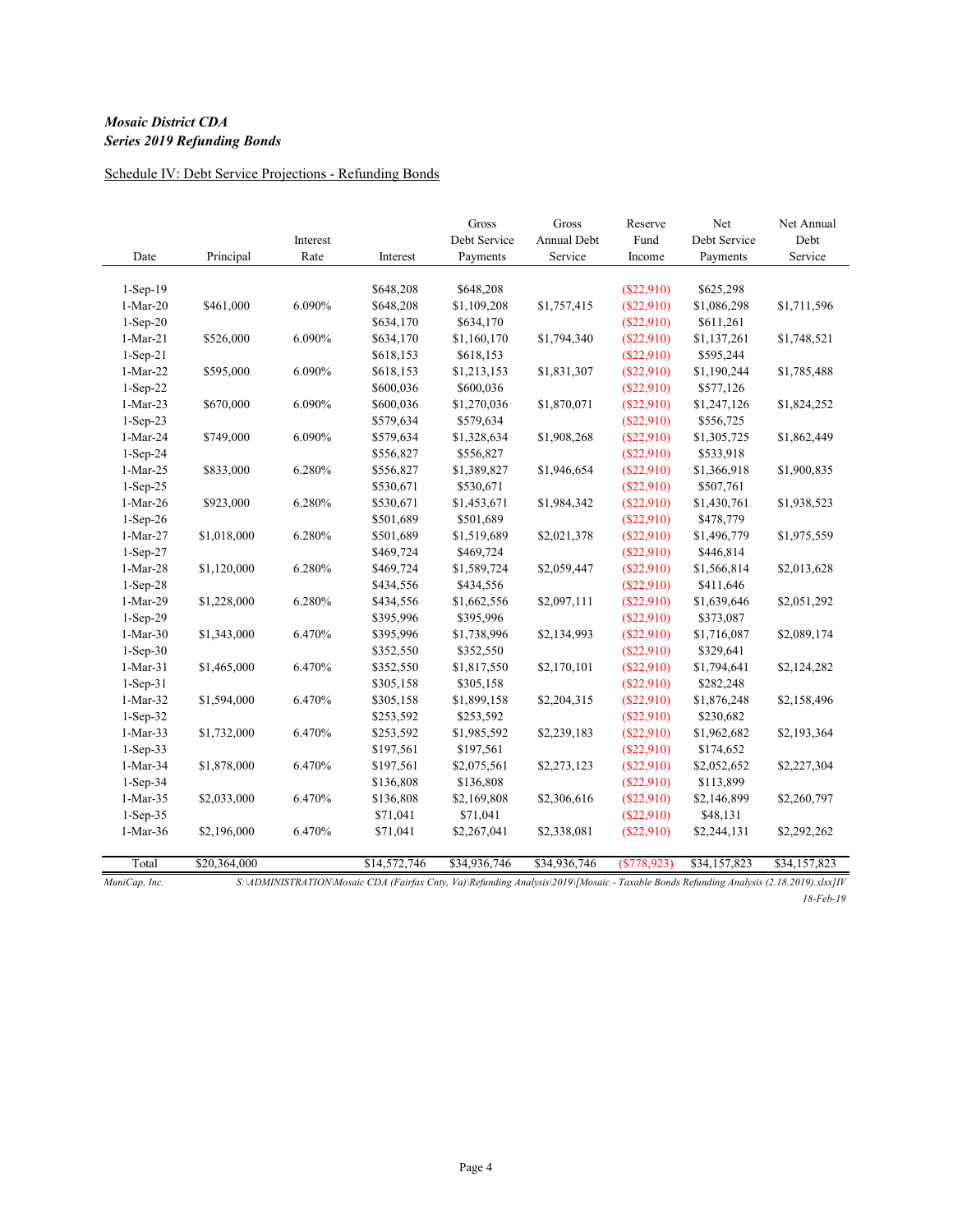#### Schedule V: Refunded Bonds Debt Service - Series 2011A-T

|            |              |          |              | Gross        | <b>Gross Annual</b> | Reserve       | Net          | Net Annual   |
|------------|--------------|----------|--------------|--------------|---------------------|---------------|--------------|--------------|
|            |              | Interest |              | Debt Service | Debt Service        | Fund          | Debt Service | Debt         |
| Date       | Principal    | Rate     | Interest     | Payments     | Payments            | Income        | Payments     | Service      |
|            |              |          |              |              |                     |               |              |              |
| $1-Sep-19$ |              |          | \$655,038    | \$655,038    |                     | (\$21,004)    | \$634,034    |              |
| $1-Mar-20$ | \$305,000    | 7.250%   | \$655,038    | \$960,038    | \$1,615,075         | (\$21,004)    | \$939,034    | \$1,573,068  |
| $1-Sep-20$ |              |          | \$643,981    | \$643,981    |                     | (\$21,004)    | \$622,978    |              |
| $1-Mar-21$ | \$360,000    | 7.250%   | \$643,981    | \$1,003,981  | \$1,647,963         | (\$21,004)    | \$982,978    | \$1,605,955  |
| $1-Sep-21$ |              |          | \$630,931    | \$630,931    |                     | (\$21,004)    | \$609,928    |              |
| 1-Mar-22   | \$430,000    | 7.250%   | \$630,931    | \$1,060,931  | \$1,691,863         | (\$21,004)    | \$1,039,928  | \$1,649,855  |
| 1-Sep-22   |              |          | \$615,344    | \$615,344    |                     | $(\$21,004)$  | \$594,340    |              |
| $1-Mar-23$ | \$500,000    | 7.250%   | \$615,344    | \$1,115,344  | \$1,730,688         | (\$21,004)    | \$1,094,340  | \$1,688,680  |
| $1-Sep-23$ |              |          | \$597,219    | \$597,219    |                     | (\$21,004)    | \$576,215    |              |
| $1-Mar-24$ | \$580,000    | 7.250%   | \$597,219    | \$1,177,219  | \$1,774,438         | $(\$21,004)$  | \$1,156,215  | \$1,732,430  |
| $1-Sep-24$ |              |          | \$576,194    | \$576,194    |                     | (\$21,004)    | \$555,190    |              |
| 1-Mar-25   | \$660,000    | 7.250%   | \$576,194    | \$1,236,194  | \$1,812,388         | $(\$21,004)$  | \$1,215,190  | \$1,770,380  |
| $1-Sep-25$ |              |          | \$552,269    | \$552,269    |                     | (\$21,004)    | \$531,265    |              |
| 1-Mar-26   | \$755,000    | 7.250%   | \$552,269    | \$1,307,269  | \$1,859,538         | (\$21,004)    | \$1,286,265  | \$1,817,530  |
| 1-Sep-26   |              |          | \$524,900    | \$524,900    |                     | (\$21,004)    | \$503,896    |              |
| 1-Mar-27   | \$850,000    | 7.250%   | \$524,900    | \$1,374,900  | \$1,899,800         | (\$21,004)    | \$1,353,896  | \$1,857,793  |
| $1-Sep-27$ |              |          | \$494,088    | \$494,088    |                     | $(\$21,004)$  | \$473,084    |              |
| $1-Mar-28$ | \$960,000    | 7.250%   | \$494,088    | \$1,454,088  | \$1,948,175         | (\$21,004)    | \$1,433,084  | \$1,906,168  |
| $1-Sep-28$ |              |          | \$459,288    | \$459,288    |                     | $(\$21,004)$  | \$438,284    |              |
| 1-Mar-29   | \$1,070,000  | 7.250%   | \$459,288    | \$1,529,288  | \$1,988,575         | (\$21,004)    | \$1,508,284  | \$1,946,568  |
| 1-Sep-29   |              |          | \$420,500    | \$420,500    |                     | (\$21,004)    | \$399,496    |              |
| $1-Mar-30$ | \$1,195,000  | 7.250%   | \$420,500    | \$1,615,500  | \$2,036,000         | $(\$21,004)$  | \$1,594,496  | \$1,993,993  |
| $1-Sep-30$ |              |          | \$377,181    | \$377,181    |                     | (\$21,004)    | \$356,178    |              |
| $1-Mar-31$ | \$1,330,000  | 7.250%   | \$377,181    | \$1,707,181  | \$2,084,363         | (\$21,004)    | \$1,686,178  | \$2,042,355  |
| $1-Sep-31$ |              |          | \$328,969    | \$328,969    |                     | (\$21,004)    | \$307,965    |              |
| 1-Mar-32   | \$1,475,000  | 7.250%   | \$328,969    | \$1,803,969  | \$2,132,938         | (\$21,004)    | \$1,782,965  | \$2,090,930  |
| $1-Sep-32$ |              |          | \$275,500    | \$275,500    |                     | (\$21,004)    | \$254,496    |              |
| 1-Mar-33   | \$1,630,000  | 7.250%   | \$275,500    | \$1,905,500  | \$2,181,000         | (\$21,004)    | \$1,884,496  | \$2,138,993  |
| $1-Sep-33$ |              |          | \$216,413    | \$216,413    |                     | $(\$21,004)$  | \$195,409    |              |
| 1-Mar-34   | \$1,805,000  | 7.250%   | \$216,413    | \$2,021,413  | \$2,237,825         | (\$21,004)    | \$2,000,409  | \$2,195,818  |
| $1-Sep-34$ |              |          | \$150,981    | \$150,981    |                     | $(\$21,004)$  | \$129,978    |              |
| 1-Mar-35   | \$1,985,000  | 7.250%   | \$150,981    | \$2,135,981  | \$2,286,963         | $(\$21,004)$  | \$2,114,978  | \$2,244,955  |
| $1-Sep-35$ |              |          | \$79,025     | \$79,025     |                     | (\$21,004)    | \$58,021     |              |
| 1-Mar-36   | \$2,180,000  | 7.250%   | \$79,025     | \$2,259,025  | \$2,338,050         | (\$21,004)    | \$2,238,021  | \$2,296,043  |
|            |              |          |              |              |                     |               |              |              |
| Total      | \$18,070,000 |          | \$15,195,638 | \$33,265,638 | \$33,265,638        | ( \$714, 128) | \$32,551,510 | \$32,551,510 |

*MuniCap, Inc. S:\ADMINISTRATION\Mosaic CDA (Fairfax Cnty, Va)\Refunding Analysis\2019\[Mosaic - Taxable Bonds Refunding Analysis (2.18.2019).xlsx]V 18-Feb-19*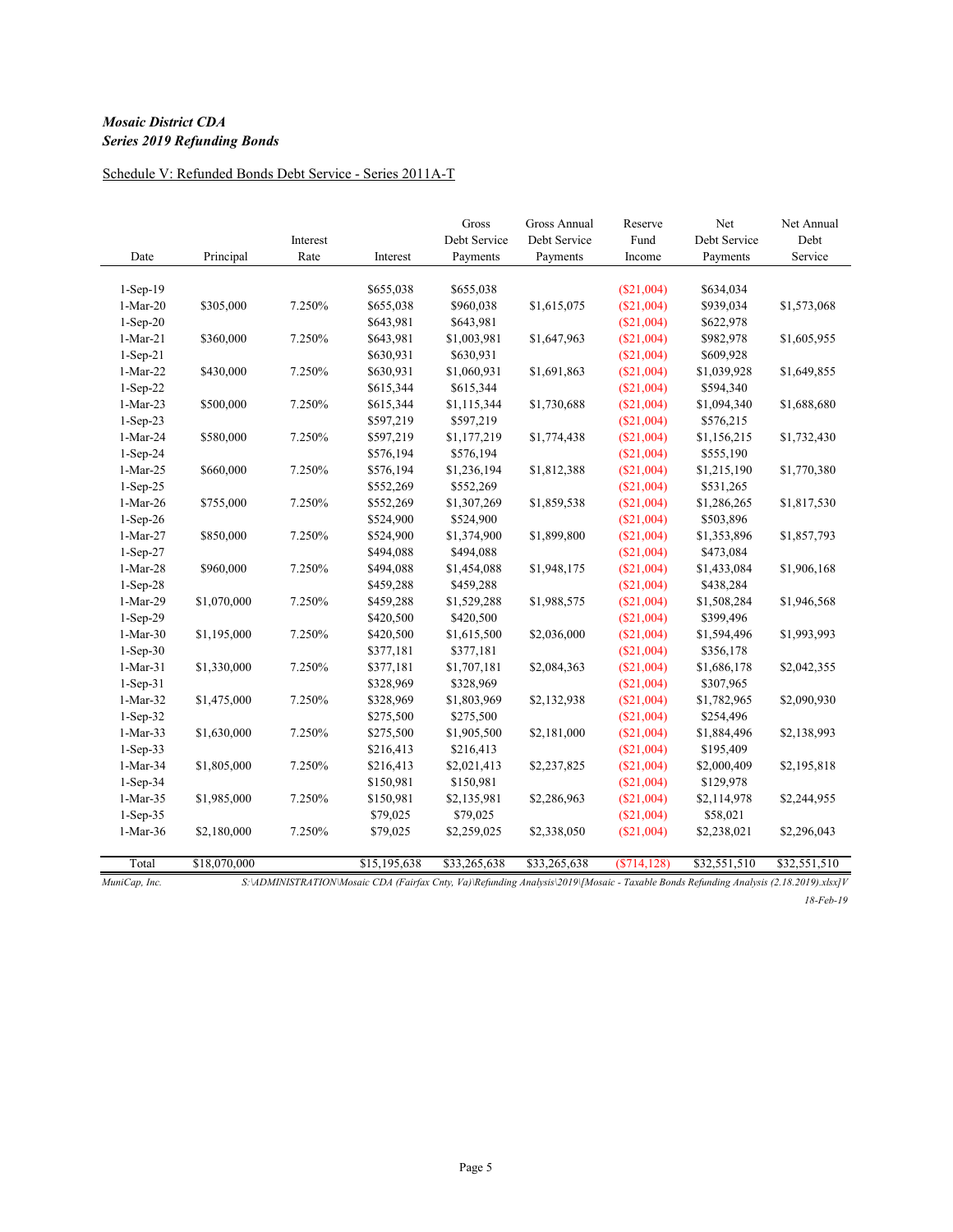### Schedule VI: Escrow Fund - Escrow Requirements (Prior Bonds to Be Refunded)

| Beginning    | Deposit<br>Bond | Deposit<br>Prior | Interest  | Prior Bond<br>Interest | Prior Bond     | Reinvestment      | Ending       |
|--------------|-----------------|------------------|-----------|------------------------|----------------|-------------------|--------------|
| Balance      | Proceeds        | Reserve Fund     | Income    | Payment                | Principal      | Rate <sup>1</sup> | Balance      |
|              |                 |                  |           |                        |                |                   |              |
| \$0          | \$17,823,529    | \$1,867,000      | \$0       | \$0                    | \$0            | $2.50\%$          | \$19,690,529 |
| \$19,690,529 | \$0             | \$0              | \$8,188   | $(\$655,038)$          | \$0            | 2.50%             | \$19,043,679 |
| \$19,043,679 | \$0             | \$0              | \$24,481  | $(\$655,038)$          | $(\$305,000)$  | $2.55\%$          | \$18,108,123 |
| \$18,108,123 | \$0             | \$0              | \$24,391  | $(\$643,981)$          | \$0            | 2.53%             | \$17,488,532 |
| \$17,488,532 | \$0             | \$0              | \$920,449 | $(\$643,981)$          | \$17,765,000   | 2.50%             | \$0          |
|              | \$17,823,529    | \$1,867,000      | \$977,509 | $(\$2,598,038)$        | (\$18,070,000) |                   |              |
|              |                 |                  |           |                        |                |                   |              |

*MuniCap, Inc. S:\ADMINISTRATION\Mosaic CDA (Fairfax Cnty, Va)\Refunding Analysis\2019\[Mosaic - Taxable Bonds Refunding Analysis (2.18.2019).xlsx]VI 18-Feb-19*

<sup>1</sup>Source: U.S. Department of the Treasury. Rates shown as of February 12, 2019.